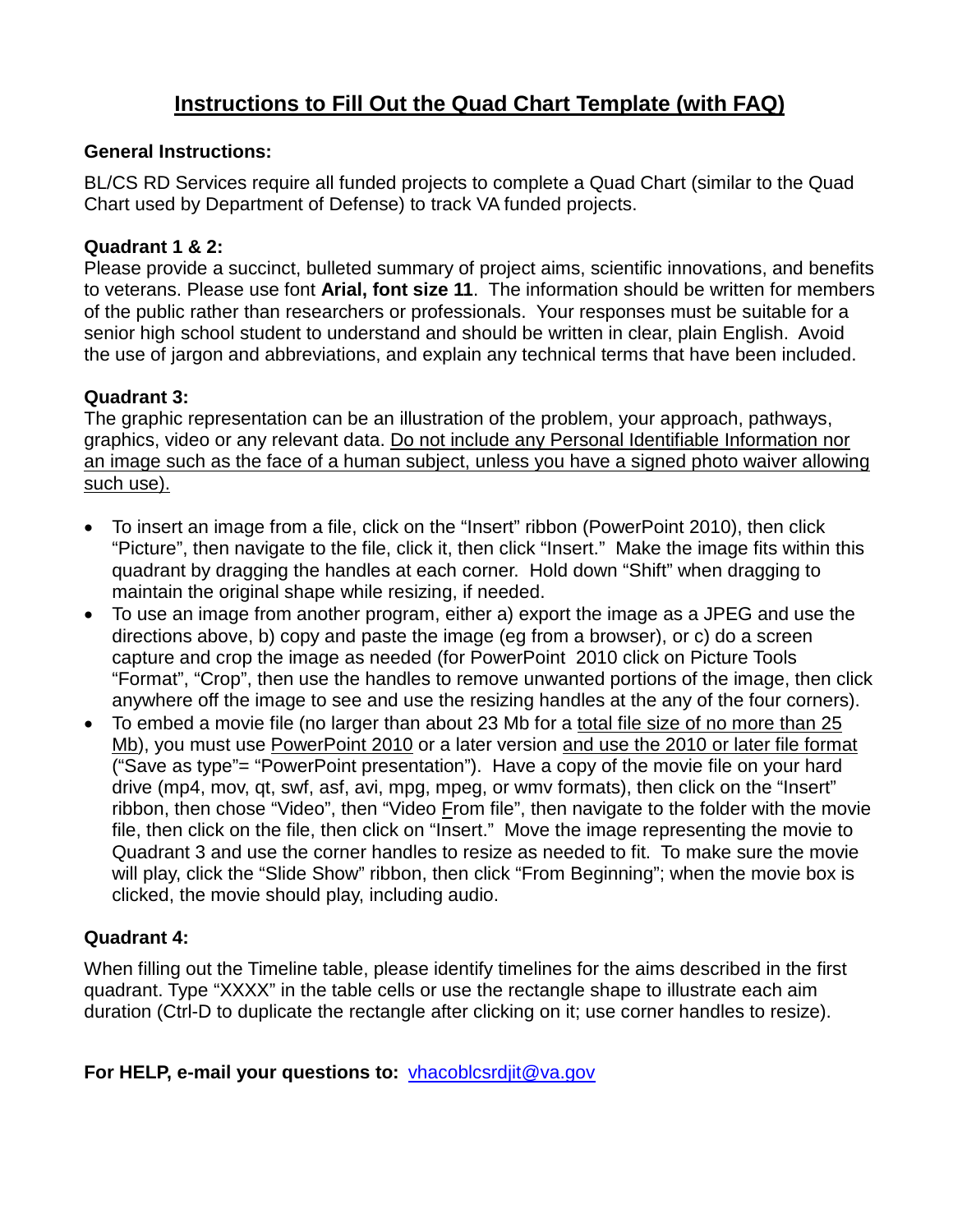## **Frequently Asked Questions (FAQ):**

1. Do Quadrants 1 and 2 have any word count or character limits on length of material that addresses these topics?

*Response*. There is no word count limit, but the font should be Arial 11- the PI can use as many words as can fit in the box, but it is important to remember that the intent is a brief summary. We also ask that the line spacing not be manipulated to stuff more words in the box.

2. Must the graphic representation for Quadrant 3 be at the same non-technical, high school level as for Quadrants 1 and 2?

*Response*. The graphic can be as technical as the PI wishes.

3. Must Arial 11 be used for Quadrant 3? Many of PIs have figures of their study design that were created for their grant applicant, but few might have been done in Arial 11.

*Response*. The font in the figure is fine as long as the text is legible when the slide is printed on an 8.5" x 11" sheet of paper in landscape.

4. If the graphic representation contains acronyms, should they be defined in a legend? If so, should this legend be part of the picture file?

*Response*. Yes, the acronyms should be defined in the quadrant- either in text across the bottom of the image, or in some open space in the image, if there is any. A text box using Arial 11 font could be used in either approach over the image if adding the text to the image and resaving the image is problematic.

5. Some PIs are picky about use of "X"s in their timelines for years in which the timeline covers only part of the year. Is there any way to show this, or should the entire year "cell" be colored or "X", even if the aim is being performed in only part of the year?

*Response*. Any reasonable approach can be taken. Several possible solutions:

a. The PI could certainly use one "X" per quarter (4 "X"s per year) to provide more detail. For instance, full years would have four "X's, and if only a single quarter or two is involved in the first part of the year, those "X"s could be left justified in that cell to show that they represent the first part of the year. Likewise "X"s could be right justified to indicate later quarters, including a single "X" for the last quarter in a year.

b. If even more detail is wanted, the PI can dimension a box in each aim to cover the exact proportion of the year(s) that aim is involved. To do this, copy the maroon box at the top of the quadrant and stretch it to the right length in the row for each Aim.

6. What color font should be used for text provided on the form by the PI?